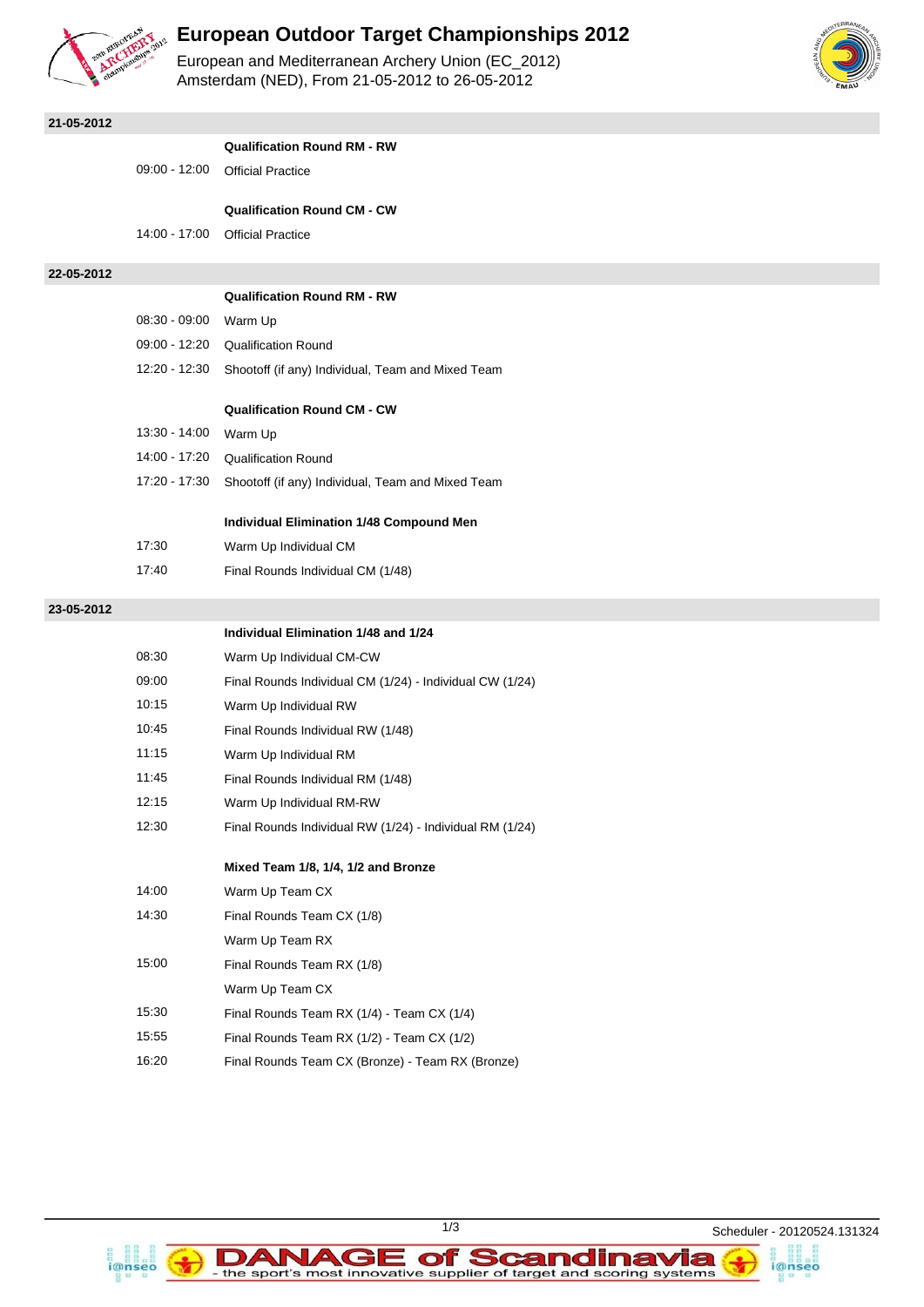

**24-05-2012**

# **European Outdoor Target Championships 2012**

European and Mediterranean Archery Union (EC\_2012) Amsterdam (NED), From 21-05-2012 to 26-05-2012



|       | Individual Elimination 1/16, 1/8, 1/4 and 1/2                                                      |  |  |
|-------|----------------------------------------------------------------------------------------------------|--|--|
| 08:30 | Warm Up Individual CM-RW                                                                           |  |  |
| 09:00 | Final Rounds Individual CM (1/16) - Individual RW (1/16)                                           |  |  |
| 09:30 | Final Rounds Individual CM (1/8) - Individual RW (1/8)                                             |  |  |
| 10:00 | Warm Up Individual CW-RM                                                                           |  |  |
| 10:30 | Final Rounds Individual RM (1/16) - Individual CW (1/16)                                           |  |  |
| 11:00 | Final Rounds Individual RM (1/8) - Individual CW (1/8)                                             |  |  |
|       | Warm Up Individual RW-CM                                                                           |  |  |
| 11:30 | Final Rounds Individual RM (1/4) - Individual CW (1/4) - Individual RW (1/4) - Individual CM (1/4) |  |  |
| 12:00 | Final Rounds Individual RM (1/2) - Individual CW (1/2) - Individual RW (1/2) - Individual CM (1/2) |  |  |
|       |                                                                                                    |  |  |
|       | Team Elimination 1/8, 1/4, 1/2 and Bronze                                                          |  |  |
| 14:00 | Warm Up Team CM                                                                                    |  |  |
| 14:30 | Warm Up Team RW                                                                                    |  |  |
|       | Final Rounds Team CM (1/8)                                                                         |  |  |
| 15:00 | Warm Up Team CW                                                                                    |  |  |
|       | Final Rounds Team RW (1/8)                                                                         |  |  |
| 15:30 | Final Rounds Team CW (1/8)                                                                         |  |  |
|       | Warm Up Team RM                                                                                    |  |  |
| 16:00 | Final Rounds Team RM (1/8)                                                                         |  |  |
|       | Warm Up Team CM-CW                                                                                 |  |  |
| 16:30 | Warm Up Team RM-RW                                                                                 |  |  |
|       | Final Rounds Team CW (1/4) - Team CM (1/4)                                                         |  |  |
| 17:00 | Warm Up Team CM-CW                                                                                 |  |  |
|       | Final Rounds Team RM (1/4) - Team RW (1/4)                                                         |  |  |
| 17:30 | Final Rounds Team RM (1/2) - Team CW (1/2) - Team RW (1/2) - Team CM (1/2)                         |  |  |
| 18:00 | Final Rounds Team CM (Bronze) - Team RM (Bronze) - Team CW (Bronze) - Team RW (Bronze)             |  |  |
|       |                                                                                                    |  |  |

### **25-05-2012**

| 08:30 | Warm Up Individual CQTM                                      |
|-------|--------------------------------------------------------------|
|       | <b>Continental Quota Tournament</b>                          |
| 09:00 | Final Rounds Individual CQTM (1/48)                          |
| 09:40 | Warm Up Individual CQTM-CQTW                                 |
| 10:10 | Warm Up Individual CQTM-CQTW                                 |
|       | Final Rounds Individual CQTM (1/24) - Individual CQTW (1/24) |
| 10:50 | Warm Up Individual CQTM-CQTW                                 |
| 11:20 | Final Rounds Individual CQTM (1/16) - Individual CQTW (1/16) |
| 11:50 | Final Rounds Individual CQTM (1/8) - Individual CQTW (1/8)   |
| 12:20 | Final Rounds Individual CQTM (1/4) - Individual CQTW (1/4)   |
| 14:30 | Final Rounds Individual CQTW (1/2)                           |
| 14:50 | Final Rounds Individual CQTW (1/2)                           |
| 15:10 | Final Rounds Individual CQTM (1/2)                           |
| 15:30 | Final Rounds Individual CQTM (1/2)                           |
| 15:50 | Final Rounds Individual CQTW (Bronze)                        |
|       |                                                              |



DANAGE of Scandinavia

2/3 Scheduler - 20120524.131324

i@nseo